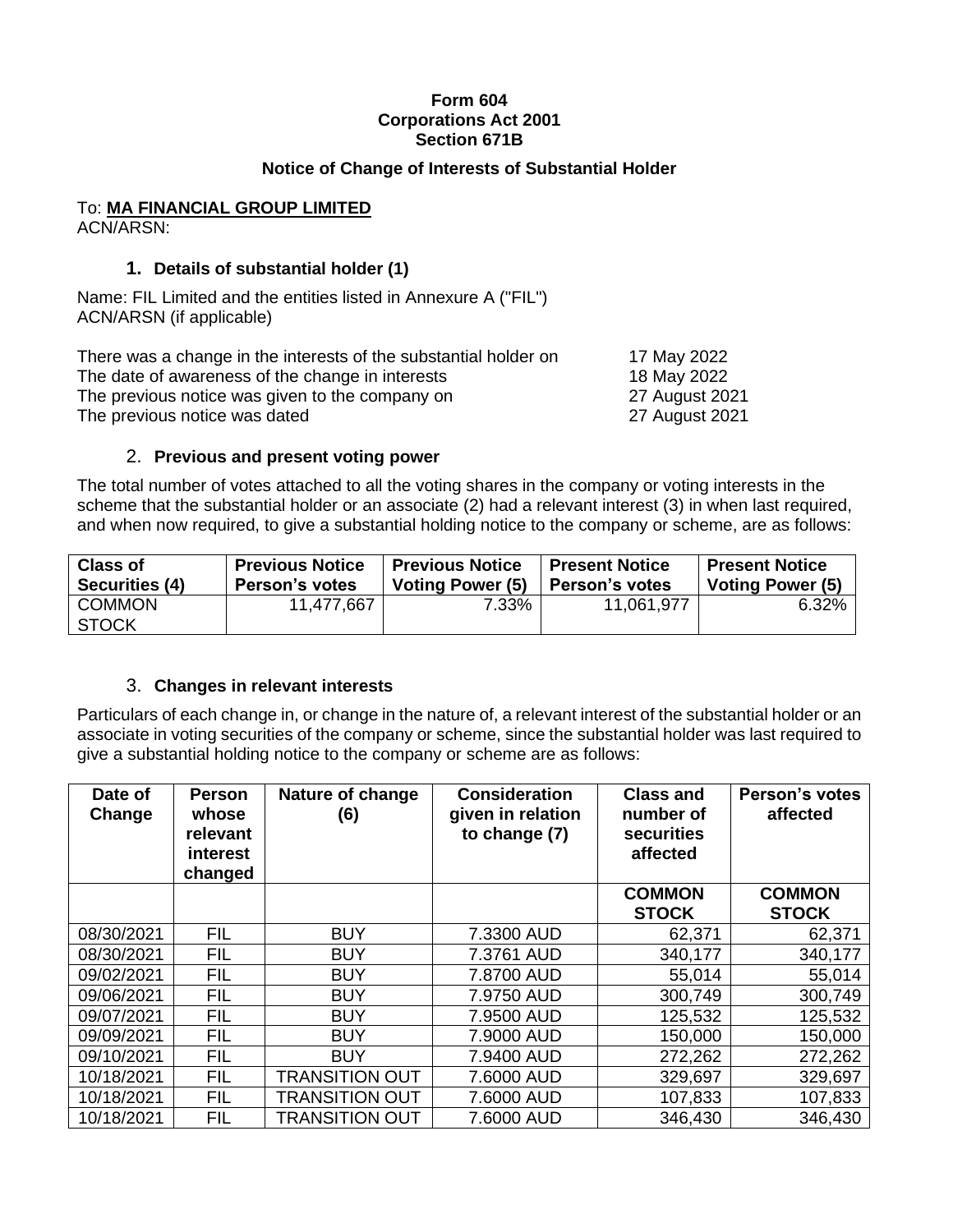|            |            |                      | <b>Total Movement</b>      | (415, 690)      | (415, 690)      |
|------------|------------|----------------------|----------------------------|-----------------|-----------------|
|            |            |                      | <b>Total Placement</b>     | 1,290,323       | 1,290,323       |
|            |            | Out                  | (783,960)                  | (783,960)       |                 |
|            |            |                      | <b>Total Transition</b>    |                 |                 |
|            |            |                      | <b>Total Transition In</b> | 623,151         | 623,151         |
|            |            |                      | <b>Total Sells</b>         | (2,851,309)     | (2,851,309)     |
|            |            |                      | <b>Total Buys</b>          | 1,306,105       | 1,306,105       |
| 05/16/2022 | <b>FIL</b> | <b>SELL</b>          | 6.5500 AUD                 | 6,545           | 6,545           |
| 05/13/2022 | <b>FIL</b> | <b>SELL</b>          | 6.4595 AUD                 | 153,602         | 153,602         |
| 05/12/2022 | <b>FIL</b> | <b>SELL</b>          | 6.2010 AUD                 | 585,629         | 585,629         |
| 05/11/2022 | <b>FIL</b> | <b>SELL</b>          | 6.1345 AUD                 | 224,069         | 224,069         |
| 05/10/2022 | <b>FIL</b> | <b>SELL</b>          | 5.9229 AUD                 | 67,253          | 67,253          |
| 05/09/2022 | <b>FIL</b> | <b>SELL</b>          | 6.3749 AUD                 | 90,389          | 90,389          |
| 05/09/2022 | <b>FIL</b> | <b>SELL</b>          | 6.1000 AUD                 | 100,000         | 100,000         |
| 04/05/2022 | <b>FIL</b> | <b>SELL</b>          | 7.3301 AUD                 | 633,177         | 633,177         |
| 04/04/2022 | <b>FIL</b> | <b>SELL</b>          | 7.3824 AUD                 | 171,876         | 171,876         |
| 03/11/2022 | <b>FIL</b> | <b>SELL</b>          | 7.1867 AUD                 | 108,969         | 108,969         |
| 03/11/2022 | <b>FIL</b> | <b>SELL</b>          | 7.1867 AUD                 | 1,537           | 1,537           |
| 03/10/2022 | <b>FIL</b> | <b>SELL</b>          | 7.3512 AUD                 | 378,747         | 378,747         |
| 03/10/2022 | <b>FIL</b> | <b>SELL</b>          | 7.3512 AUD                 | 5,341           | 5,341           |
| 03/09/2022 | <b>FIL</b> | <b>SELL</b>          | 7.2066 AUD                 | 192,169         | 192,169         |
| 03/09/2022 | <b>FIL</b> | <b>SELL</b>          | 7.2066 AUD                 | 2,710           | 2,710           |
| 03/08/2022 | <b>FIL</b> | <b>SELL</b>          | 7.3825 AUD                 | 70,588          | 70,588          |
| 12/21/2021 | <b>FIL</b> | <b>PLACEMENT</b>     | 7.7500 AUD                 | 492,351         | 492,351         |
| 12/21/2021 | <b>FIL</b> | <b>PLACEMENT</b>     | 7.7500 AUD                 | 246,378         | 246,378         |
| 12/21/2021 | <b>FIL</b> | <b>PLACEMENT</b>     | 7.7500 AUD                 | 208,742         | 208,742         |
| 12/21/2021 | <b>FIL</b> | <b>PLACEMENT</b>     | 7.7500 AUD                 | 164,547         | 164,547         |
| 12/21/2021 | <b>FIL</b> | <b>PLACEMENT</b>     | 7.7500 AUD                 | 85,507          | 85,507          |
| 12/21/2021 | <b>FIL</b> | <b>PLACEMENT</b>     | 7.7500 AUD                 | 52,267          | 52,267          |
| 12/21/2021 | <b>FIL</b> | <b>PLACEMENT</b>     | 7.7500 AUD                 | 22,679          | 22,679          |
| 12/21/2021 | <b>FIL</b> | <b>PLACEMENT</b>     | 7.7500 AUD                 | 15,771          | 15,771          |
| 12/21/2021 | <b>FIL</b> | <b>PLACEMENT</b>     | 7.7500 AUD                 | 2,081           | 2,081           |
| 11/30/2021 | <b>FIL</b> | <b>SELL</b>          | 8.6376 AUD                 | 11,525          | 11,525          |
| 11/29/2021 | <b>FIL</b> | <b>SELL</b>          | 8.5844 AUD                 | 12,552          | 12,552          |
| 11/09/2021 | <b>FIL</b> | <b>SELL</b>          | 8.7857 AUD                 | 9,049           | 9,049           |
| 11/03/2021 | <b>FIL</b> | <b>TRANSITION IN</b> | 8.3800 AUD                 | 137,627         | 137,627         |
| 11/03/2021 | <b>FIL</b> | <b>TRANSITION IN</b> | 8.3800 AUD                 | 31,004          | 31,004          |
| 11/03/2021 | <b>FIL</b> | <b>TRANSITION IN</b> | 8.3800 AUD                 | 454,520         | 454,520         |
| 10/26/2021 | <b>FIL</b> | <b>SELL</b>          | 8.1159 AUD                 | 20,647<br>4,935 | 20,647<br>4,935 |
| 10/25/2021 | FIL        | <b>SELL</b>          | 8.1287 AUD                 |                 |                 |

### 4. **Present Relevant Interest**

Particulars of each relevant interest of the substantial holder in voting securities after the change are as follows:

Refer to Annexure A

# 5. **Changes in Association**

The persons who have become associates (2) of, ceased to be associates of, or have changed the nature